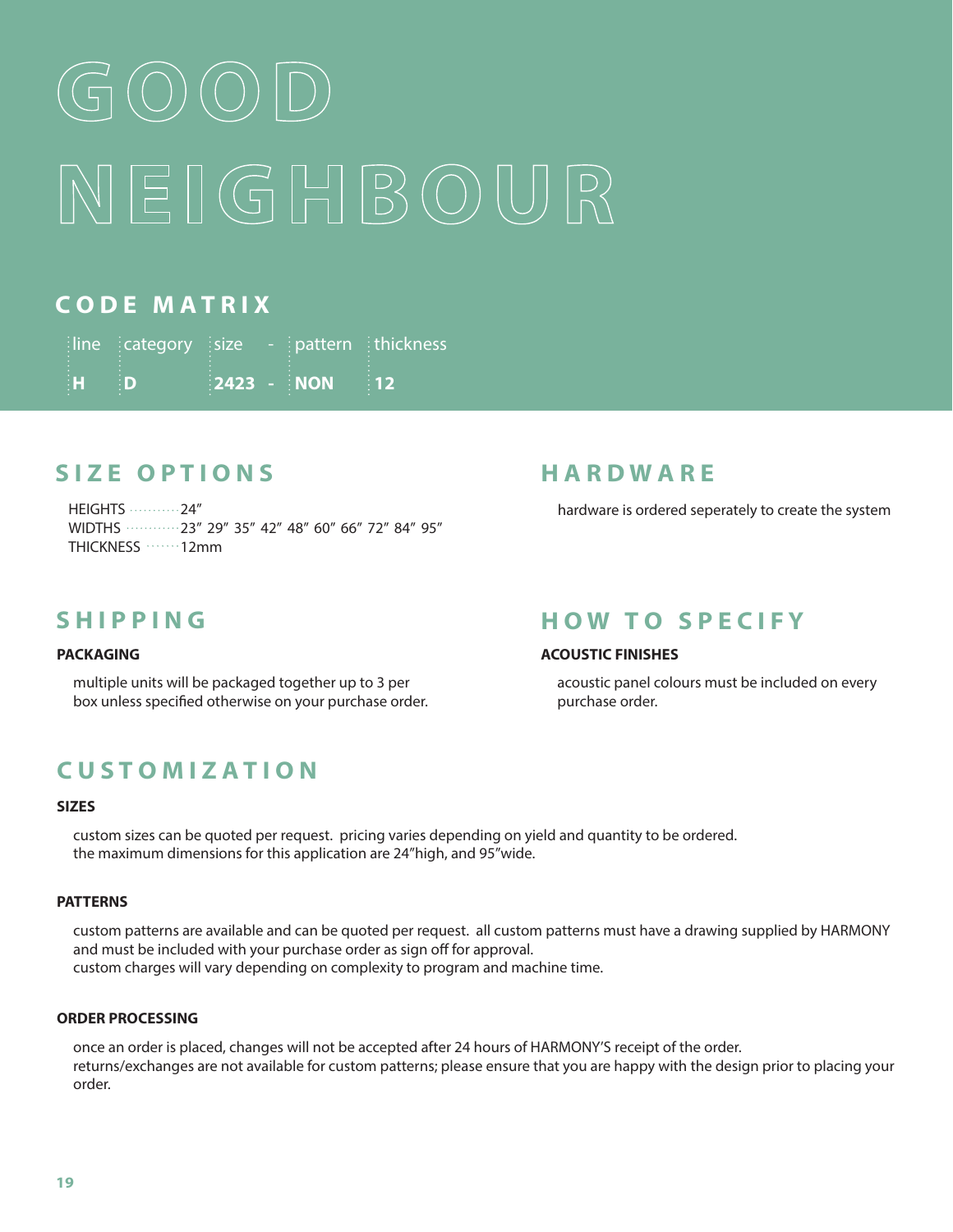## $GOOD$ NEIGHBOUR **PANELS**



#### **S P E C S**

straight cut, squared corners

12mm in single colour only

Specify colour on your order

### **H A R D W A R E**

sits on top of any existing worksurface or table

no drilling required

| CODE                | <b>SIZE</b> |        | <b>LIST</b> |
|---------------------|-------------|--------|-------------|
|                     | н           | W      | 12mm        |
| HD2423-NON12        | 24          | 221/2  | \$130       |
| HD2429-NON12        | 24          | 28 1/2 | \$163       |
| HD2435-NON12        | 24          | 341/2  | \$195       |
| HD2442-NON12        | 24          | 41 1/2 | \$ 227      |
| <b>HD2448-NON12</b> | 24          | 471/2  | \$260       |
| HD2460-NON12        | 24          | 59 1/2 | \$325       |
| HD2466-NON12        | 24          | 65 1/2 | \$357       |
| HD2472-NON12        | 24          | 71 1/2 | \$389       |
| <b>HD2484-NON12</b> | 24          | 83 1/2 | \$454       |
| HD2495-NON12        | 24          | 94 1/2 | \$519       |



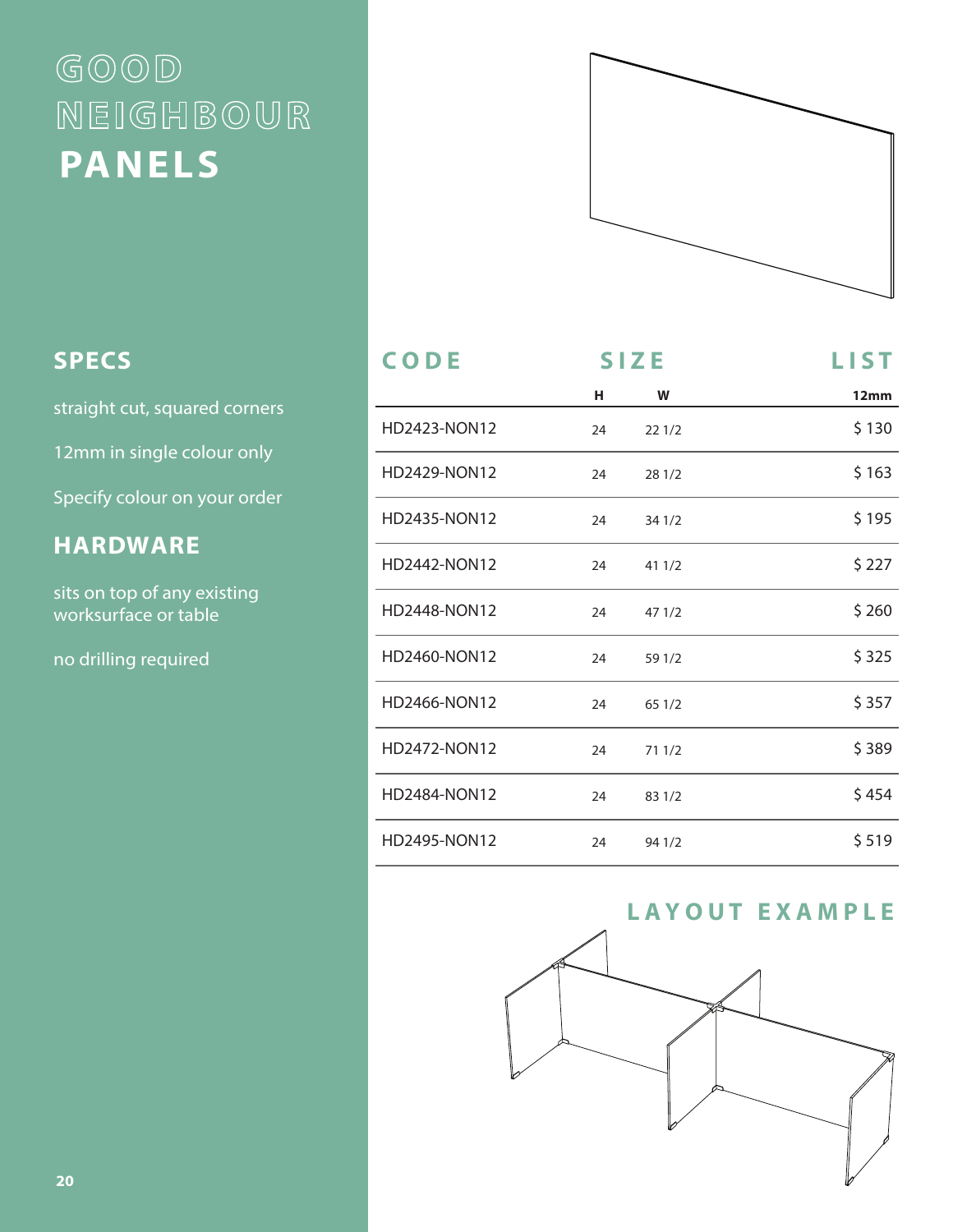# $GOOD$ NEIGHBOUR **HARDWARE I BRACKET**

## **S P E C S**

"I" bracket to create a cross section

available in black or white, specify finish on your purchase order

the purpose is to balance the height by being placed on the bottom only of panels when L, T, or X brackets are used on one side

#### **H A R D W A R E**

sits on top of any existing worksurface or table

no drilling required

**FILL IN THE BLANKS (** eg **"**HA-GNS-IB**" )**

#### **hardware colour**

- $\cdot$  black (B)
- white (W)



## **CODE** LIST

| HA-GNS-I | \$19 |
|----------|------|
|          |      |

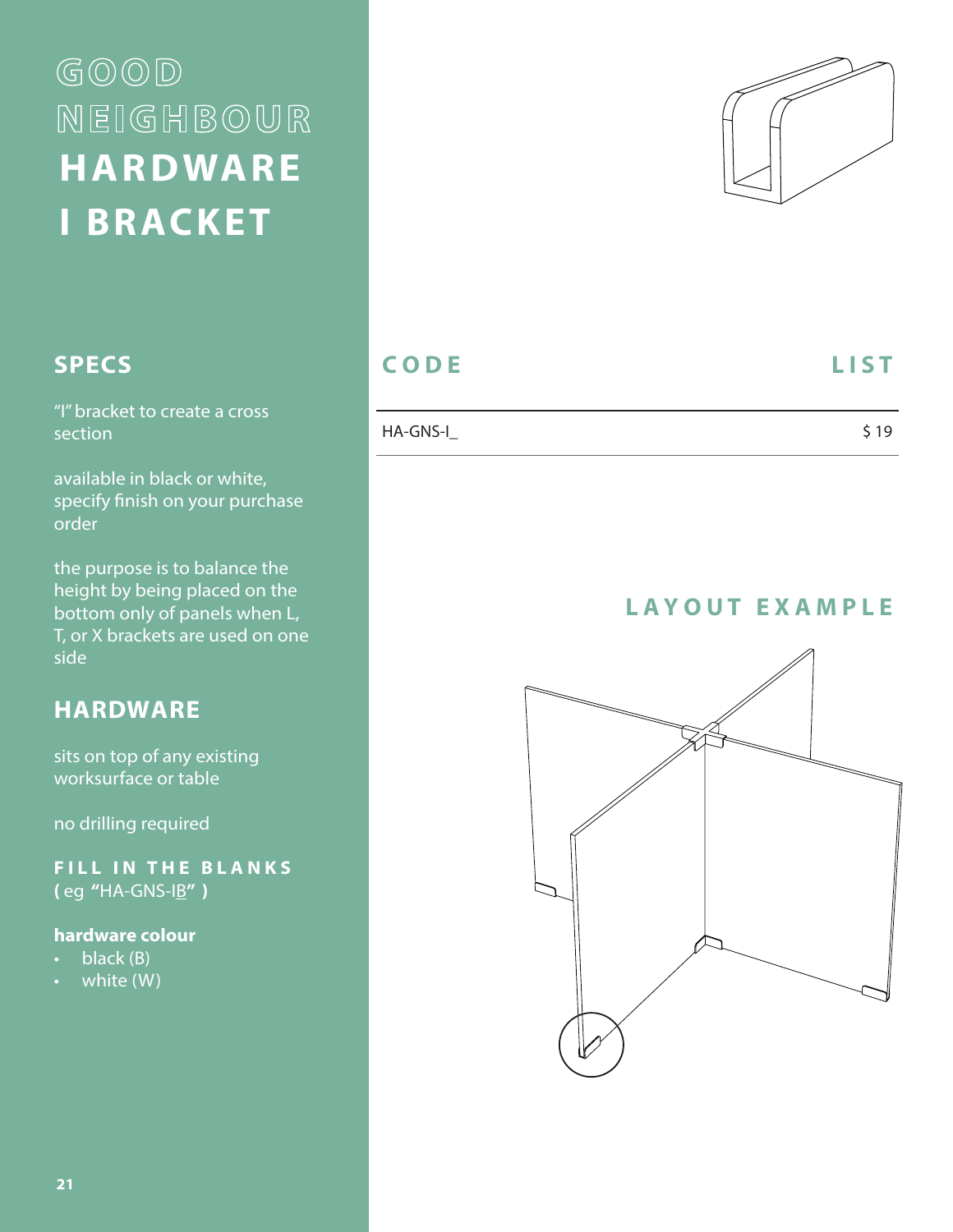# $GOOD$ NEIGHBOUR **HARDWARE L BRACKET**



#### **S P E C S**

"L" bracket to create a cross section

available in black or white, specify finish on your purchase order

for every "L" in the layout, a quantity of two brackets are required for the top and the bottom of the intersection

#### **H A R D W A R E**

sits on top of any existing worksurface or table

no drilling required

**FILL IN THE BLANKS (** eg **"**HA-GNS-LB**" )**

#### **hardware colour**

- black (B)
- white (W)

#### **CODE** LIST

| HA-GNS-L | \$19 |
|----------|------|

![](_page_3_Picture_16.jpeg)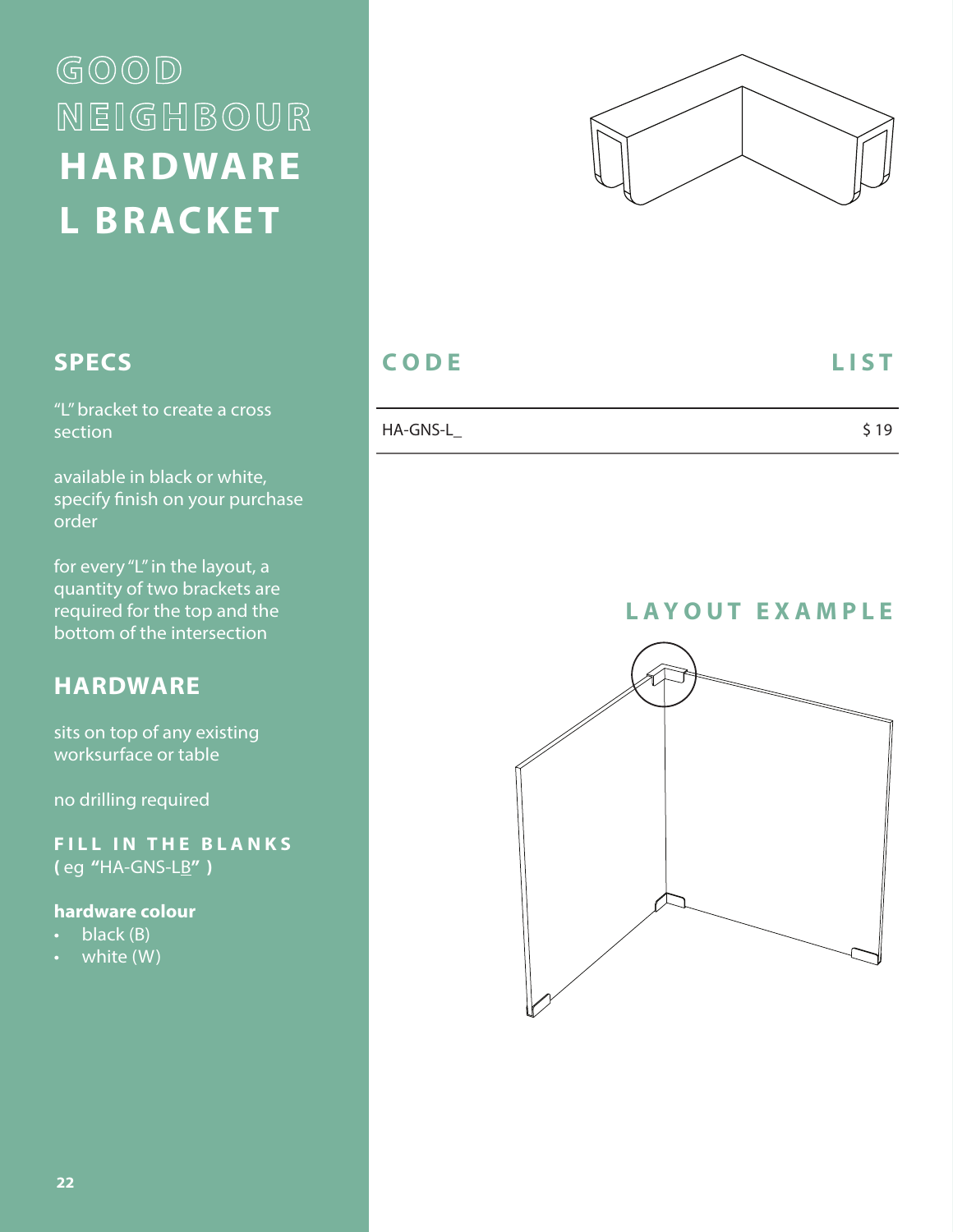# $GOOD$ NEIGHBOUR **HARDWARE T BRACKET**

![](_page_4_Picture_1.jpeg)

#### **S P E C S**

"T" bracket to create a cross section

available in black or white, specify finish on your purchase order

for every "T" in the layout, a quantity of two brackets are required for the top and the bottom of the intersection

#### **H A R D W A R E**

sits on top of any existing worksurface or table

no drilling required

**FILL IN THE BLANKS (** eg **"**HA-GNS-TB**" )**

#### **hardware colour**

- $\cdot$  black (B)
- white (W)

#### **CODE** LIST

| HA-GNS-T | \$19 |
|----------|------|
|          |      |

![](_page_4_Figure_18.jpeg)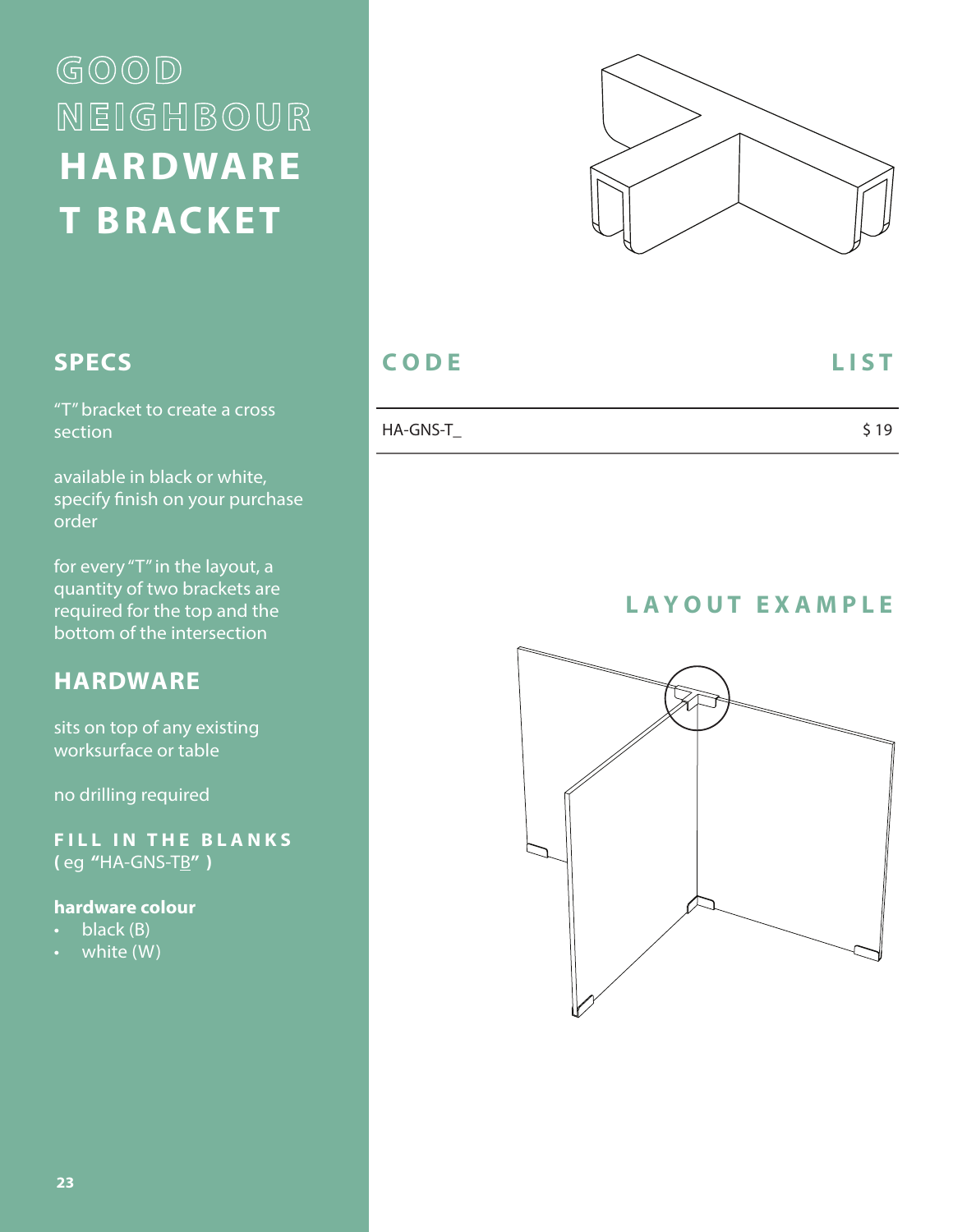# $GOOD$ NEIGHBOUR **HARDWARE X BRACKET**

![](_page_5_Picture_1.jpeg)

#### **S P E C S**

"X" bracket to create a cross section

available in black or white, specify finish on your purchase order

for every "X" in the layout, a quantity of two brackets are required for the top and the bottom of the intersection

#### **H A R D W A R E**

sits on top of any existing worksurface or table

no drilling required

**FILL IN THE BLANKS (** eg **"**HA-GNS-XB**" )**

#### **hardware colour**

- $\cdot$  black (B)
- white (W)

#### **CODE** LIST

| HA-GNS-X | \$19 |
|----------|------|
|          |      |

![](_page_5_Picture_18.jpeg)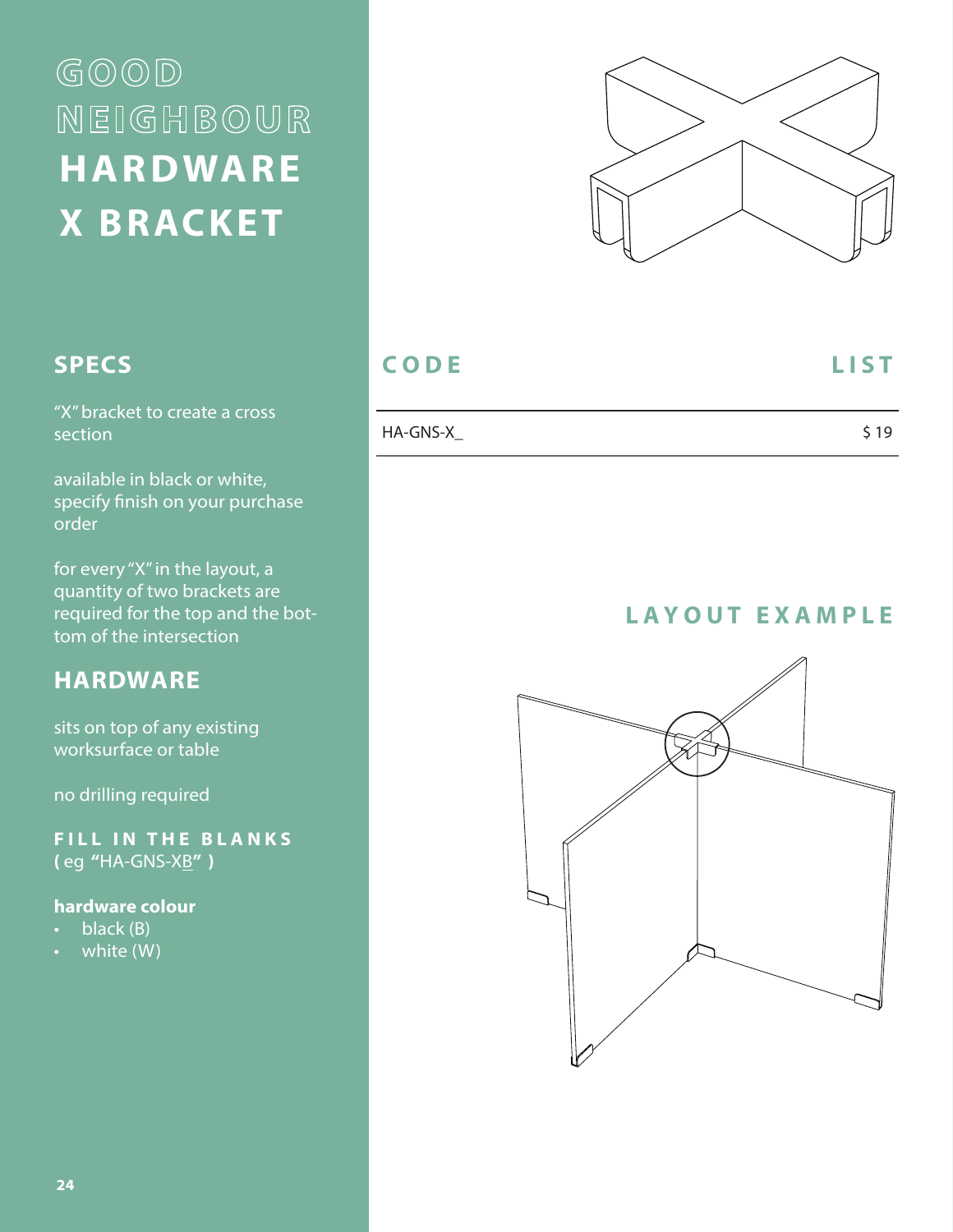## $GOOD$ NEIGHBOUR **SAMPLE BUILDS**

#### **30x60" single desk**

![](_page_6_Figure_2.jpeg)

#### **C O D E Q U A N T I T Y**

## HD2429-NON12 PANEL 2 HD2460-NON12 PANEL 1 HA-GNS-L\_ HARDWARE 4 HA-GNS-I\_ **HARDWARE** 2

### **42x96" table**

![](_page_6_Picture_6.jpeg)

#### **C O D E Q U A N T I T Y**

| HD2442-NON12 | PANEL           |  |
|--------------|-----------------|--|
| HD2448-NON12 | PANEL           |  |
| HA-GNS-X     | <b>HARDWARE</b> |  |
| HA-GNS-I     | <b>HARDWARE</b> |  |